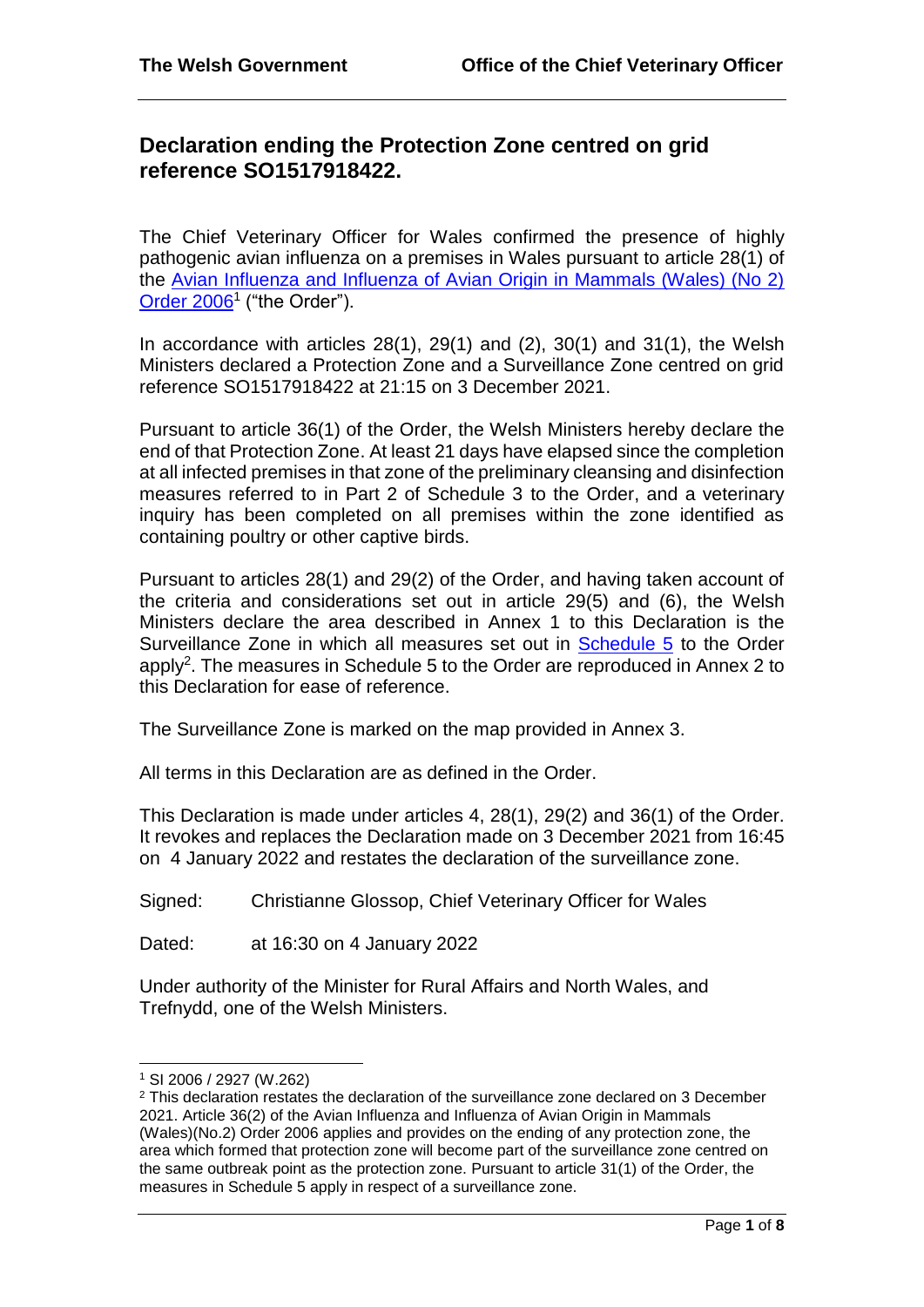*Failure to comply with this Declaration may be an offence under section 72 or 73 of the Animal Health Act 1981.* 

Copies of this Declaration and of the Order are available at the Welsh Government [webpages](http://gov.wales/topics/environmentcountryside/ahw/disease/avianflu/?lang=enand) and from the Welsh Government, Cathays Park, Cardiff CF10 3NQ.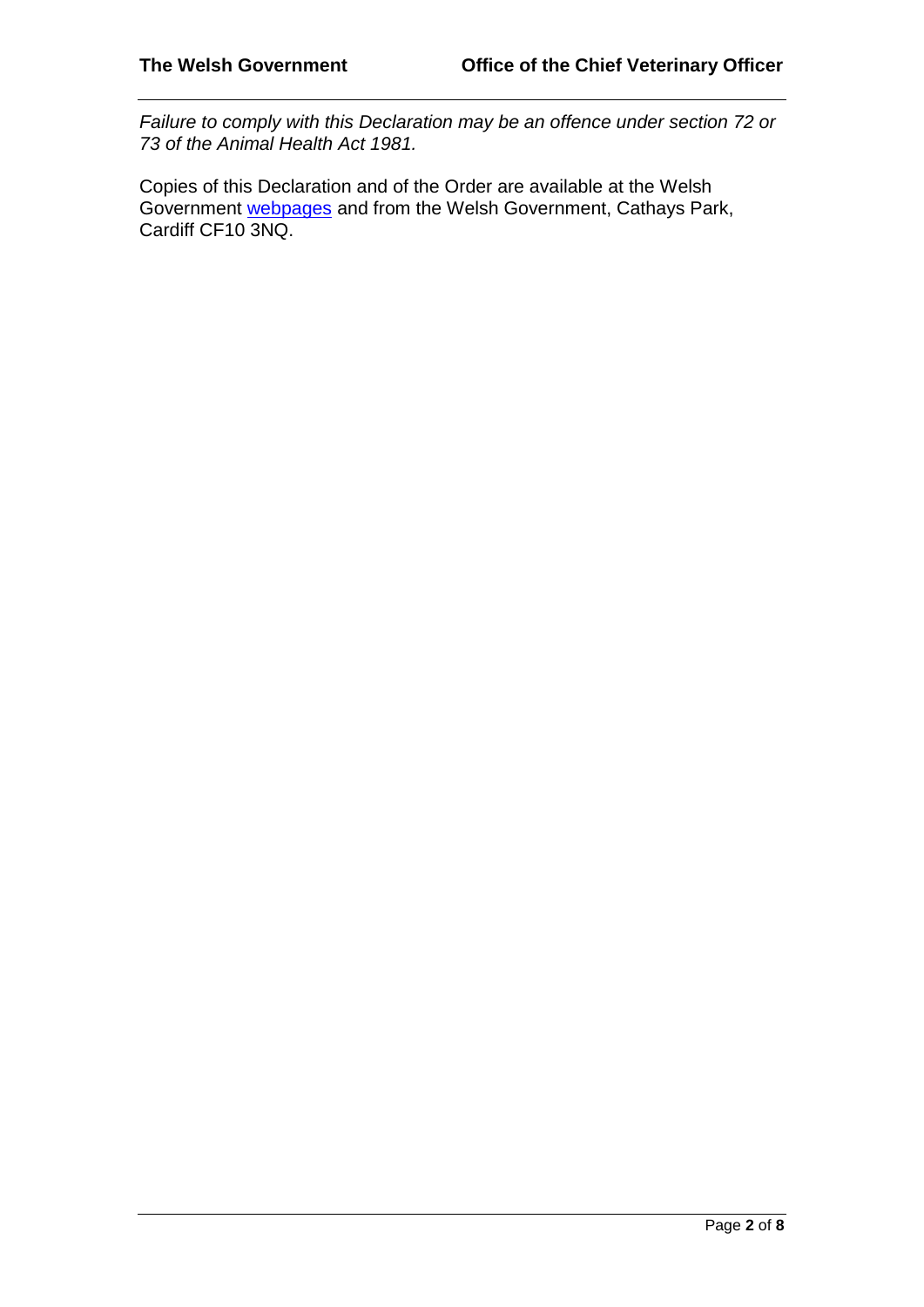# **Annex 1 - Surveillance Zone**

The Surveillance Zone comprises the area on the map, included at Annex 3, within the black circle of radius 10 kilometres, centred on grid reference SO1517918422. The grid reference is to the Ordnance Survey [Landranger 1:110,000 series].

### **Annex 2 - Measures in a Surveillance Zone**

### **Record of visitors**

- **1.** Subject to paragraph 5, the occupier of any premises where poultry or other captive birds are kept must make records of—
	- (a) the name and address of any person visiting the premises (unless the visit is only to a part of the premises where people live and where no poultry or other captive birds are kept);
	- (b) the date of the visit;
	- (c) whether the person had any contact with poultry or other captive birds on the premises.

# **Record of poultry**

**2.** The occupier of any premises in the zone must make a record of all poultry entering or leaving those premises as soon as reasonably practicable after the movement.

# **Record of poultry movements**

**3.** Subject to paragraph 5, any person who is engaged in the transport or marketing of poultry or poultry eggs in the zone must, as soon as is reasonably practicable, make a record of all poultry and poultry eggs transported or marketed by him.

# **Poultry movements to be recorded**

- **4.** The records referred to in paragraphs 2 and 3 above must include—
	- (a) the quantity and description (including species of poultry and type of egg) transported or marketed;
	- (b) in the case of a movement from premises in the zone—
		- (i) the date of the movement off the premises;
		- (ii) the premises of destination (if known);
		- (iii) the name and address of the person to whom ownership or possession is being or has been transferred;
	- (c) in the case of a movement onto premises in the zone—
		- (i) the date of the movement;
		- (ii) the premises from which the movement originated (if known);
		- (iii) the name and address of the person from whom ownership or possession is being or has been transferred;
	- (d) in the case of marketing without an associated movement, the identity and address of the person to whom and the date on which ownership was transferred.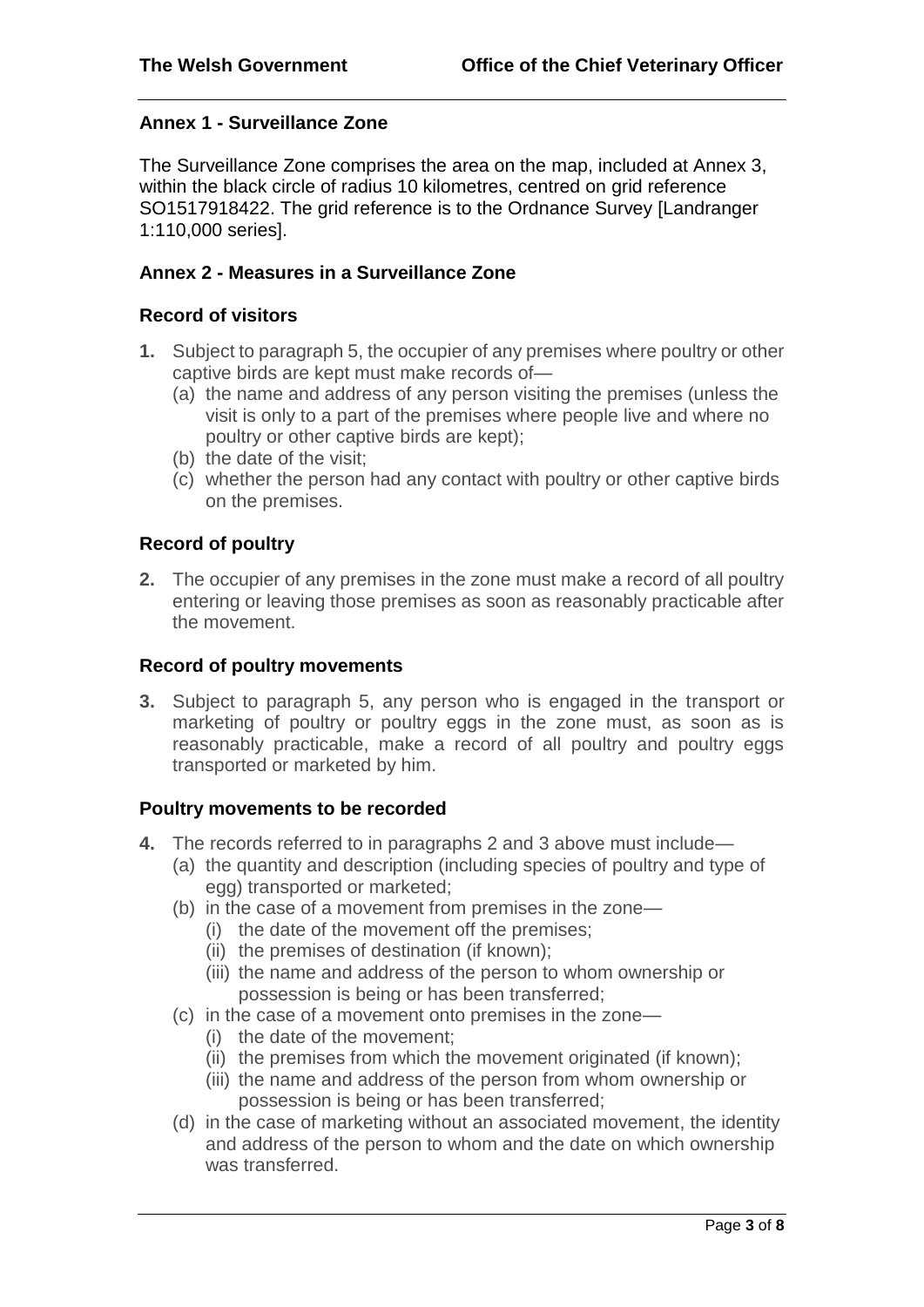### **Scope of record keeping duties**

- **5.** Paragraphs 1 and 3 do not apply in respect of the movement of
	- (a) eggs direct to retail premises, at or from such premise or subsequent to such a movement;
	- (b) people to zoos, wildlife parks or (unless required by the Welsh Ministers) any other premises open to the public, provided the public has no access to any area where birds are kept;
	- (c) the following onto any premises where poultry or other captive birds are kept—
		- (i) any person on a public right of way or exercising any other right of access to the premises;
		- (ii) trespassers;
		- (iii) any person executing this Order.

### **Restrictions on the movement of poultry, other captive birds and mammals onto and off premises**

- **6.** (1) Subject to sub-paragraph (2), no person is to move poultry, other captive birds or mammals from or to premises in the zone where poultry or other captive birds are kept, unless the movement is licensed by a veterinary inspector or by an inspector under the direction of a veterinary inspector.
	- (2) Sub-paragraph (1) does not apply to pet animals which—
	- (a) only have access to that part of the premises where people live;
	- (b) have no contact with poultry or other captive birds on the premises; and
	- (c) have no access to any cages or areas on the premises where poultry or other captive birds are kept.

#### **Biosecurity measures**

- **7.** The occupier and any person entering or leaving premises in the zone where poultry, other captive birds or eggs are kept must-
	- (a) take such biosecurity measures as he considers necessary to reduce the risk of the spread of avian influenza to or from the premises; and
	- (b) comply with any biosecurity requirements which a veterinary inspector or an inspector under the direction of a veterinary inspector by notice to him or her, imposes.

# **Litter, poultry manure and slurry**

**8.** No person is to remove from premises in the zone or spread used poultry litter, poultry manure or poultry slurry unless licensed by a veterinary inspector or by an inspector under the direction of a veterinary inspector.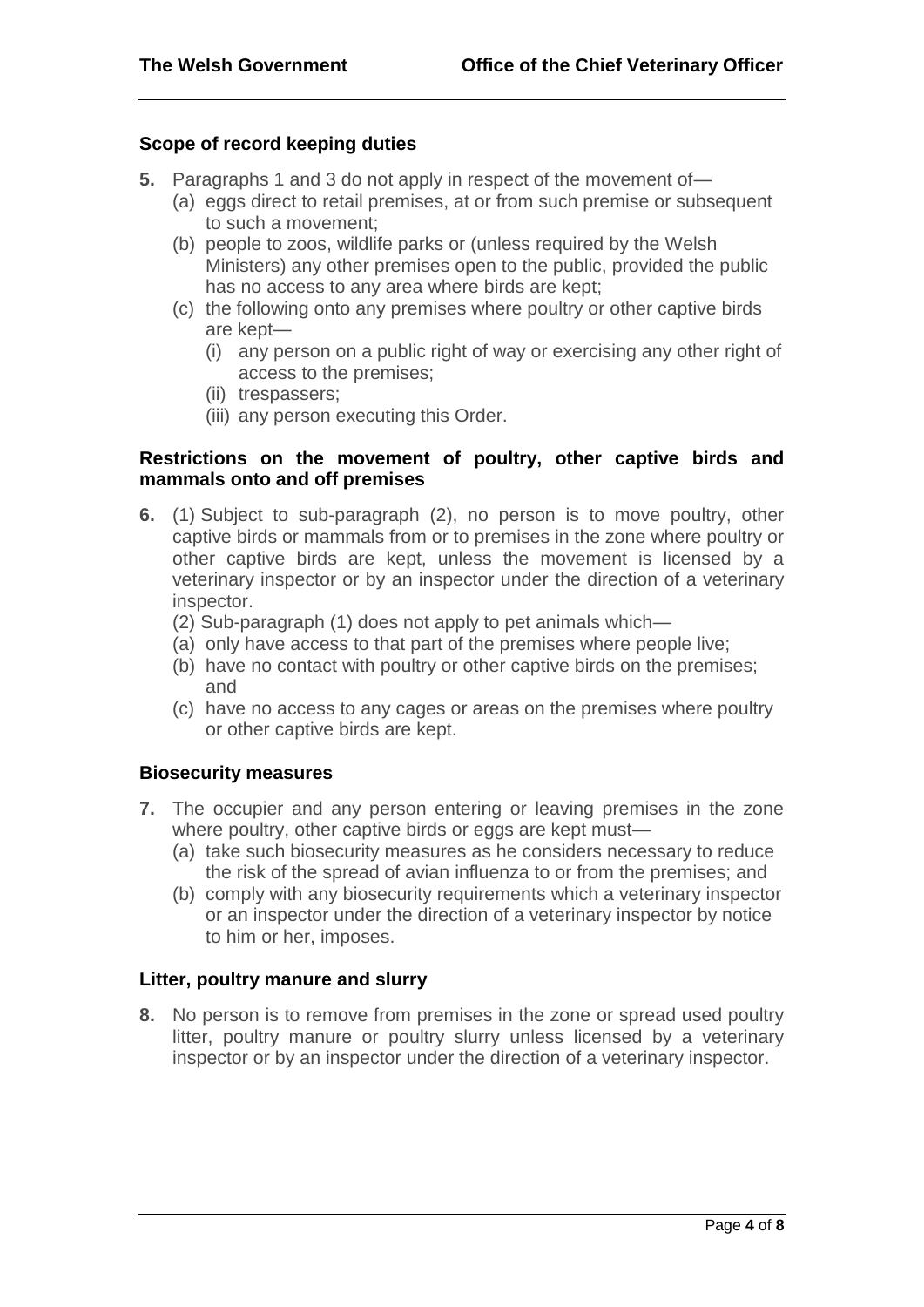#### **Gatherings of poultry**

**9.** No person is to permit any poultry or other captive birds to be collected together at any fair, market, show, exhibition or other gathering in the zone.

#### **Release of game**

**10.** No person is to release game birds.

#### **Restrictions on the movement of poultry and eggs within the zone**

**11.** Subject to paragraph 12, no person is to move any poultry or eggs within the zone (other than through the zone by road or rail without stopping), unless licensed by a veterinary inspector.

#### **Wholesale and retail distribution of eggs within the zone**

**12.** Paragraph 11 does not apply to the movement of eggs direct to wholesale or retail premises, or subsequent to such a movement.

#### **Biosecurity measures**

**13.** A veterinary inspector must not grant a licence under paragraph 11 unless he or she is satisfied that the licensee will take appropriate biosecurity measures and the taking of such measures must be conditions of the licence.

#### **Movement of poultry to a slaughterhouse**

**14.** A veterinary inspector may license the movement of poultry from outside any avian influenza protection and surveillance zones to a slaughterhouse within the surveillance zone and subsequent movements of the meat derived from such poultry.

#### **Restrictions on the movement of poultry and eggs out of the zone**

- **15.** (1) Subject to paragraph 16, no person is to move any poultry or eggs out of the zone, unless the movement is—
	- (a) a movement set out in sub-paragraph (2); and
	- (b) licensed by a veterinary inspector.
	- (2) The movements referred to in sub-paragraph (1) are movements of—
	- (a) poultry for slaughter (if the requirements of paragraph 17 are met);
	- (b) day-old chicks hatched from eggs originating within the protection or surveillance zone or from eggs which came into contact with such eggs (if the requirements of paragraph 18 are met);
	- (c) day-old chicks hatched from eggs originating outside the protection and surveillance zones kept separate from eggs produced in such a zone (if the requirements of paragraph 19 are met);
	- (d) ready-to-lay poultry to premises or a part of any premises where no poultry are kept;
	- (e) hatching eggs from the zone—
		- (i) to a designated hatchery; or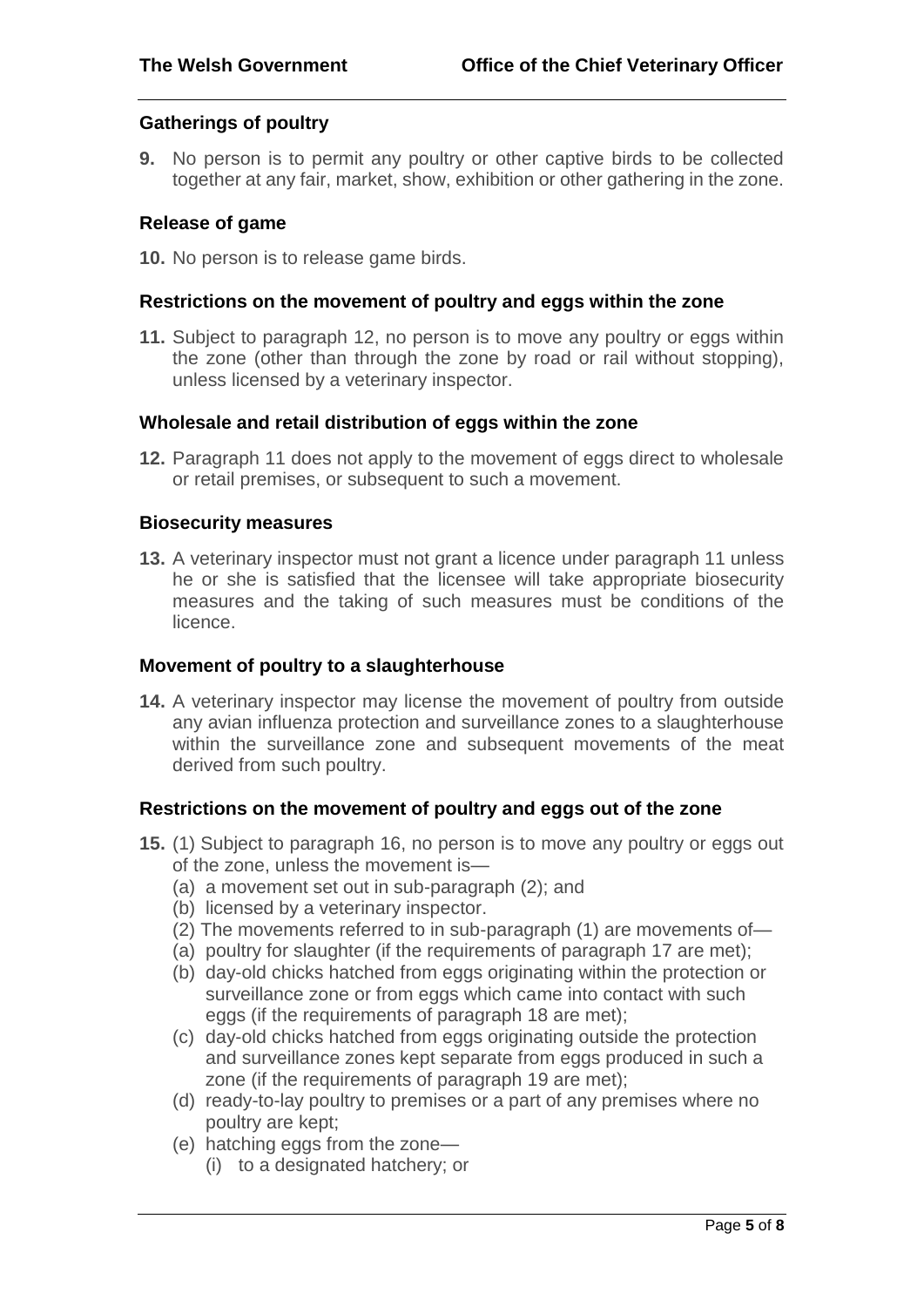- (ii) to designated premises for use for scientific, diagnostic or pharmaceutical purposes
- (if, in both cases, the requirements of paragraph 20 are met);
- (f) eggs to a designated egg packing centre (if the requirements of paragraph 21 are met);
- (g) eggs to an egg processing plant;
- (h) eggs for disposal.

#### **Wholesale and retail distribution of table eggs**

**16.** Paragraph 15 does not apply to a movement of table eggs direct to wholesale or retail premises or subsequent to such a movement.

### **Requirements for the movement of poultry from premises in the zone to a designated slaughterhouse**

**17.** Poultry may be moved from premises in the zone to a designated slaughterhouse, but only within 24 hours of the completion of a veterinary inspection of the premises.

# **Requirements for the movement of day-old chicks hatched from eggs produced within the protection or surveillance zone or from eggs which have had contact with such eggs**

**18.** Day-old chicks from eggs produced within the protection or surveillance zone or from eggs which have had contact with such eggs must not be moved unless any biosecurity measures laid down by a veterinary inspector by notice or licence condition are complied with.

# **Requirements for the movement of day-old chicks hatched from eggs originating outside the protection and surveillance zones**

**19.** Day-old chicks from eggs originating outside any avian influenza protection and surveillance zones must not be moved unless the hatchery within the zone is operated in such a way that eggs from outside the zone do not come into contact with eggs or day-old chicks from within the zone.

### **Requirements for the movement of hatching eggs from the zone to a designated hatchery, or to designated premises for use for scientific, diagnostic or pharmaceutical purposes**

**20.** Hatching eggs must not be moved from the zone to a designated hatchery or to designated premises for use for scientific, diagnostic or pharmaceutical purposes unless the eggs and their packaging are disinfected before they leave the premises.

# **Requirements for the movement of eggs to an egg packing centre**

- **21.** Eggs must not be moved to a designated egg packing centre unless—
	- (a) they are packed in disposable packaging; and
	- (b) any person transporting the eggs complies with any biosecurity measures laid down by a veterinary inspector.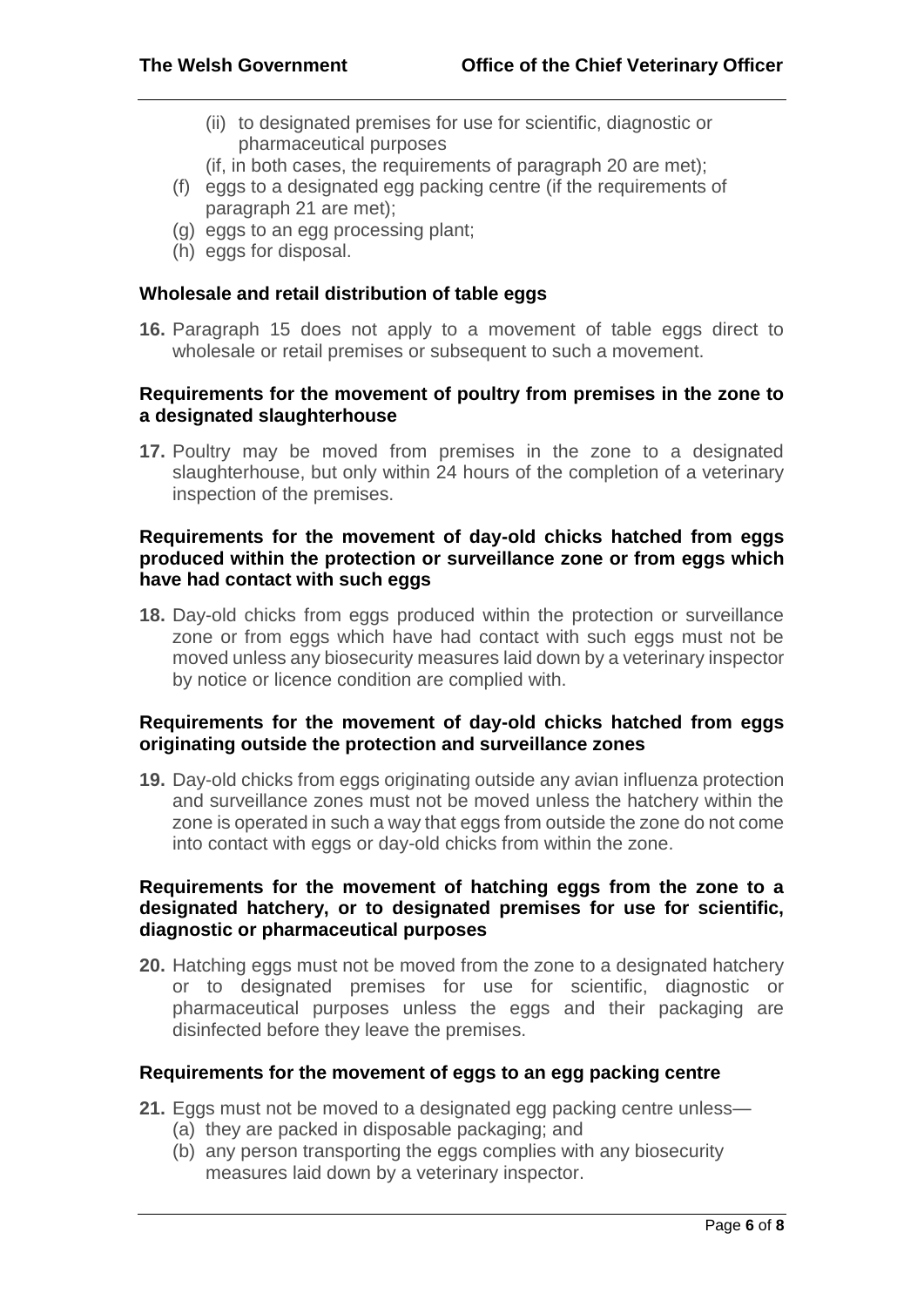### **Cleansing and disinfection of vehicles carrying anything which may be contaminated**

**22.** A person who transports any poultry, other captive bird, meat, feed, manure, slurry, litter or any other thing which may be contaminated must cleanse and disinfect the vehicle and any equipment used to transport that thing as soon as it is unloaded, in accordance with article 66.

# **Cleansing and disinfection of vehicles**

**23.** A person who enters or leaves premises in the zone by vehicle must cleanse and disinfect without delay any part of the vehicle which may have been contaminated, in accordance with article 66.